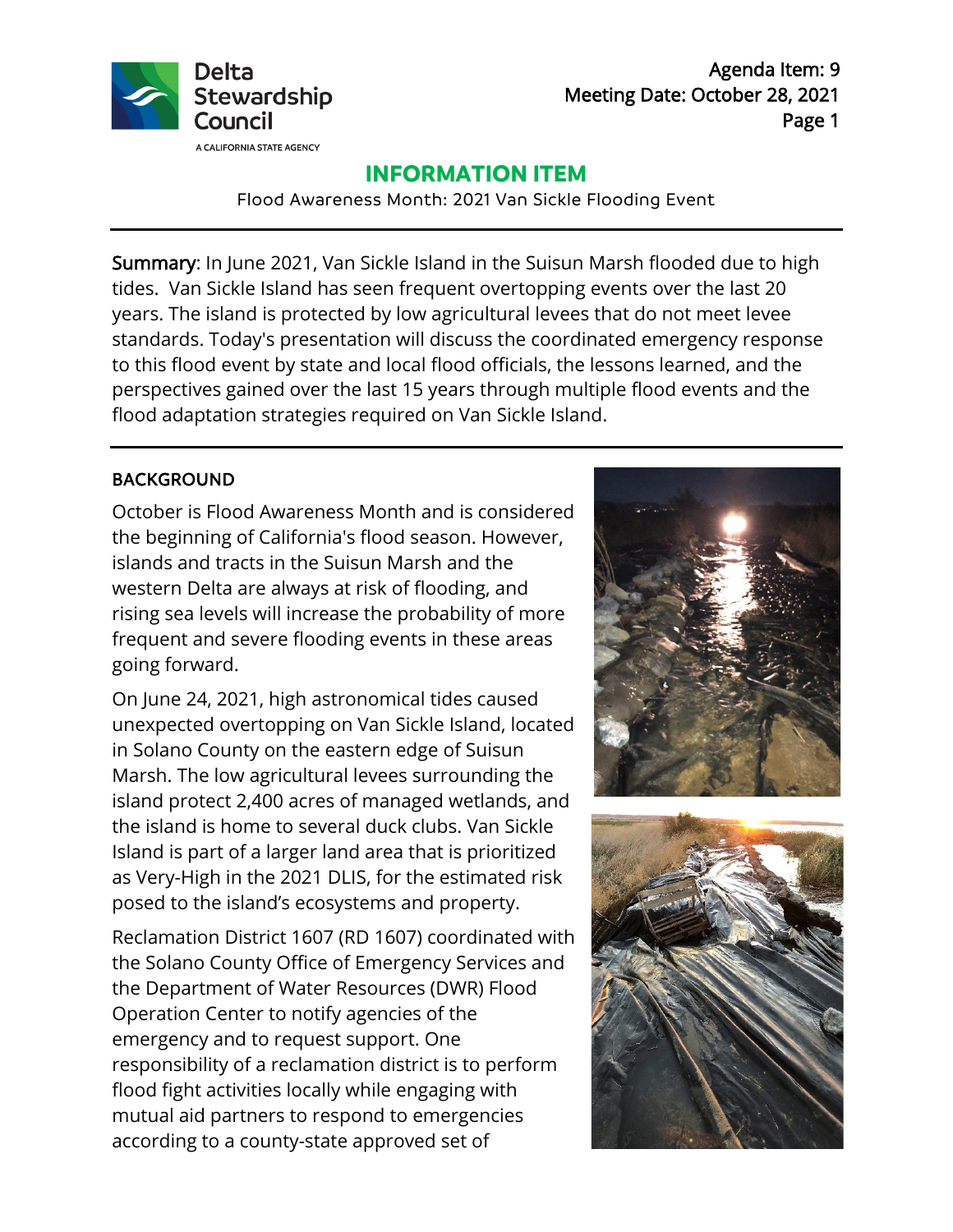guidelines identified in the reclamation district's flood safety plan. These guidelines support the local, county, and state responses to the emergency under the Standardized Emergency Management System (SEMS).

Flood control in the Suisun Marsh is managed under a unique set of regulations and physical characteristics that can limit the extent of work performed. Since 2006, Van Sickle Island has flooded and been reclaimed several times. These periodic flood events raise a question about how Delta islands and tracts rehabilitate their flood control systems in the face of rising sea levels and climate change.

The flood emergency response system informs the Council's planning activities, including adaptation strategies for *Delta Adapts*, and assists in future decisionmaking for implementing the Delta Plan. Both the Delta Reform Act and the Delta Plan support emergency preparedness, as follows:

The Delta Reform act states:

The Delta Plan shall attempt to reduce risks to people, property, and state interests in the Delta by promoting *effective emergency preparedness*, appropriate land uses, and strategic levee investments. (Wat. Code § 85305(a) (emphasis added).)

Delta Plan Risk Reduction Recommendation 1 (RR R1) states:

The following actions should be taken to promote effective emergency preparedness and response in the Delta:

- Responsible local, State, and federal agencies with emergency response authority should continue to implement the recommendations of the Sacramento-San Joaquin Delta Multi-Hazard Coordination Task Force (Wat. Code § 12994.5). Such actions should support the development of a regional response system for the Delta.
- Materials should be stockpiled in appropriate locations to make postdisaster repairs of breaches in levees along the water supply reliability corridor identified in Delta Plan Figure 7-6, the western islands important to the protection of water quality, and other levees, to complement improvement of levees as provided in RR P1.
- Local levee-maintaining agencies, with assistance from DWR, should develop their own emergency action plans, training, and flood fight material stockpiles.
- State and local agencies, and regulated utilities that own and/or operate infrastructure in the Delta should prepare coordinated emergency response plans to protect the infrastructure from long-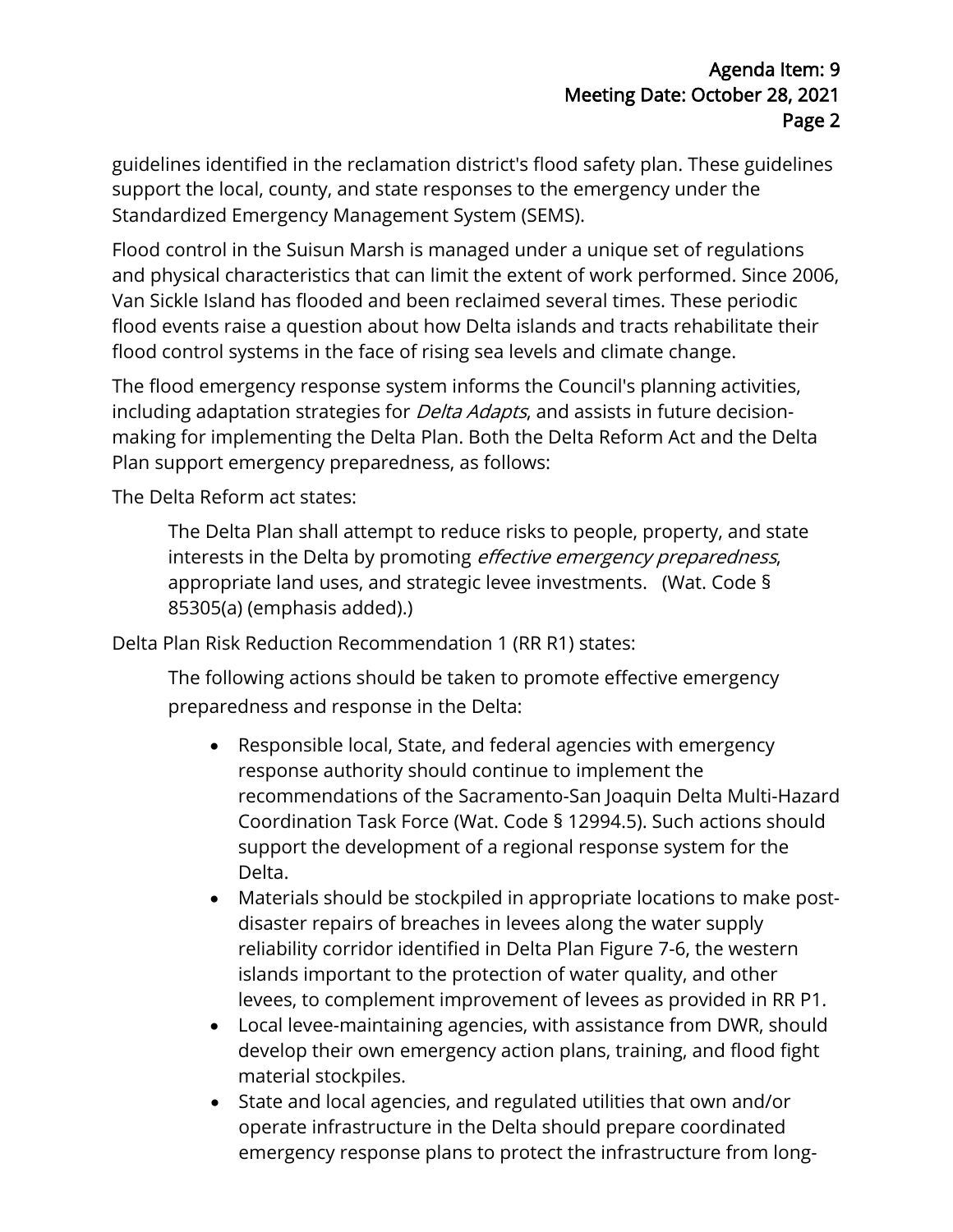term outages resulting from failures of the Delta levees. The emergency procedures should consider methods that also would protect Delta land use and ecosystem.

The Delta Plan associates four administrative performance measures and one output performance measure with RR R1. Those measures are:

- Administrative Measure RR R1-01: Consider Multi-Hazard Coordination Task Force Recommendations and Output Performance Measure 7.1: Multi-Hazard Coordination Task Force. These measures track local, state, and federal agencies with emergency response authority and their consideration of 11 recommendations of the Multi-Hazard Coordination Task Force contained in the Northern California Catastrophic Flood Response Plan. All 11 emergency preparedness and response recommendations have been implemented.
- Administrative Measure RR R01-02: Evaluate Potential for Stored Material Sites by Reinforcing Delta Levees. This measure calls for a study of "overreinforcing" levees in West Sacramento and using that material as needed for flood fighting in the Delta. An over reinforced levee has an oversized stability berm that can be used as a quick source of flood fighting material in a flood emergency. To date, DWR has developed a flood fighting material stockpile in Stockton, and the City of West Sacramento has undertaken the Southport levee improvement project.
- Administrative Measure RR R01-03: Local Agencies Develop Flood Emergency Action Plans. This measure tracks state support for creating local flood response plans. To date, DWR has funded local planning efforts using Proposition 1E funding.
- Administrative Measure RR R01-04: Prepare Emergency Response Plans to Protect Utility Infrastructure. This measure tracks agency efforts to prepare coordinated emergency response plans to protect infrastructure from longterm outages resulting from failures of the Sacramento-San Joaquin Delta levees. DWR's \$20 million Delta Flood Emergency Response Grant Program provides ongoing support for the development of local and County Flood Safety Plans. DWR also participates in/leads the development and/updates of emergency response plans on a State and Federal level.

## INFORMATION ABOUT THE TOPIC

At today's meeting, Michael Moncrief, P.E., the District Engineer for RD 1607, will discuss the 2021 Van Sickle Island flood event response and post-event recovery efforts. Mr. Moncrief will also provide a local perspective concerning flood adaptation strategies in the Suisun Marsh, along with design, funding, and